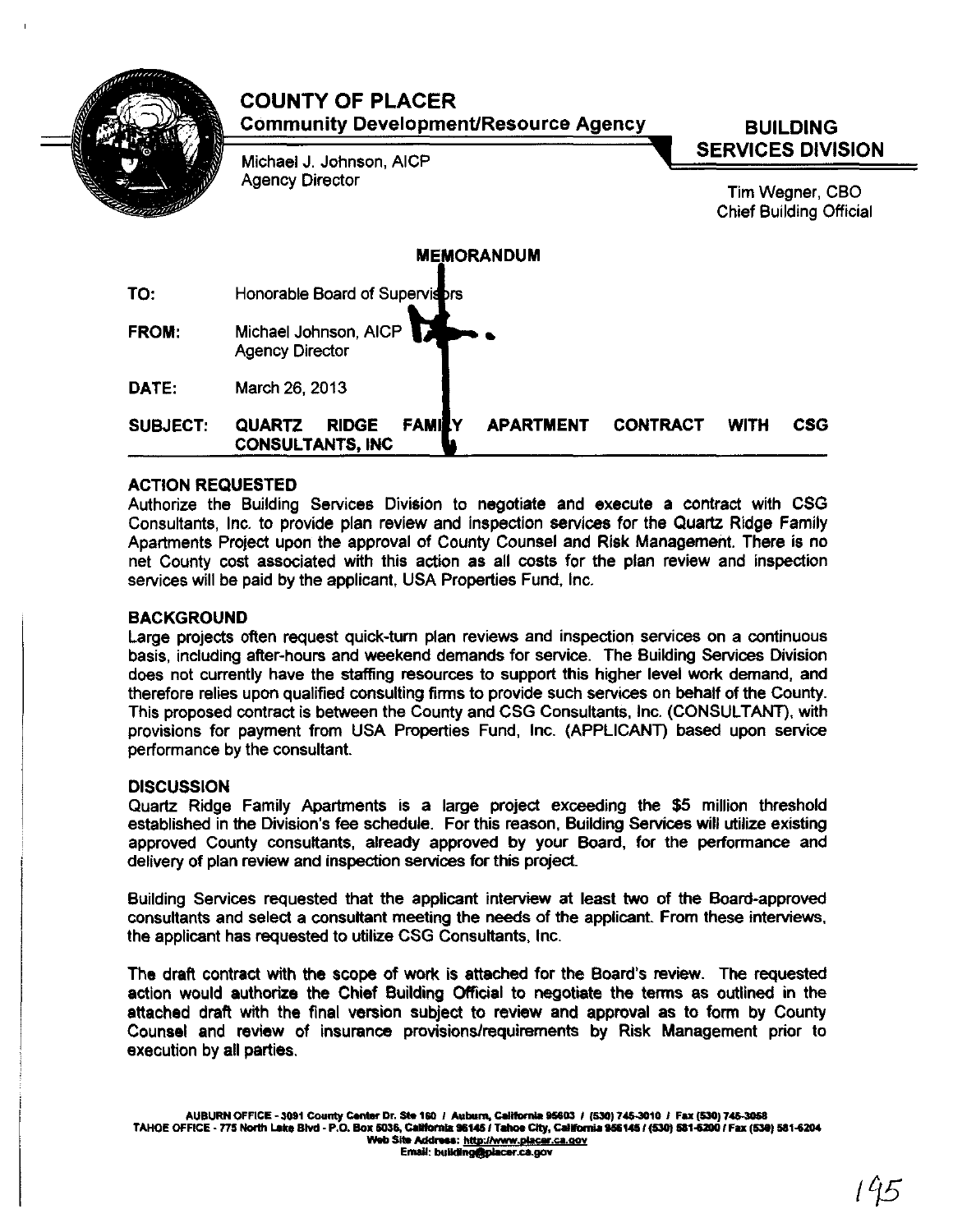The consultant will be paid from monies that will be required under the contract to be deposited in advance by the applicant, USA Properties Fund, Inc. The initial deposit represents 1% of the valuation of the project, as determined by the Building Department fee schedule, minus the standard fee due to the County. The contract will cover both the building plan review and field inspection services. Payment requirements will be phased and require the applicant to deposit the funds necessary to cover the building plan review services prior to any work by the consultant. Once these services are complete and prior to commencement of inspection services, the applicant will be required to deposit additional funds based on the previously described valuation. If the initial deposit is depleted prior to completion of either phase, further services will be suspended until the applicant deposits additional monies with the County. As a result, no County funds will be utilized to satisfy this contract.

The contract will be for an initial 3 year term with two extensions of one year each or until construction is completed, whichever is earlier. The contract requires the consultant to procure/maintain insurance in the amounts identified by Risk Management. The contract further requires to the consultant to maintain records, submit invoices and details in a form acceptable to the County.

This type of contractual arrangement has been used successfully with other large developments in the past. It allows the developer to move forward at an expedited pace while the County still maintains ultimate control and direction over the services provided by the consultant.

#### **FISCAL IMPACT**

There is no net County cost associated with this action as all costs for the plan review and inspection services will be paid by the applicant.

#### **ATTACHMENT**

Attachment 1: Draft Contract with scope of work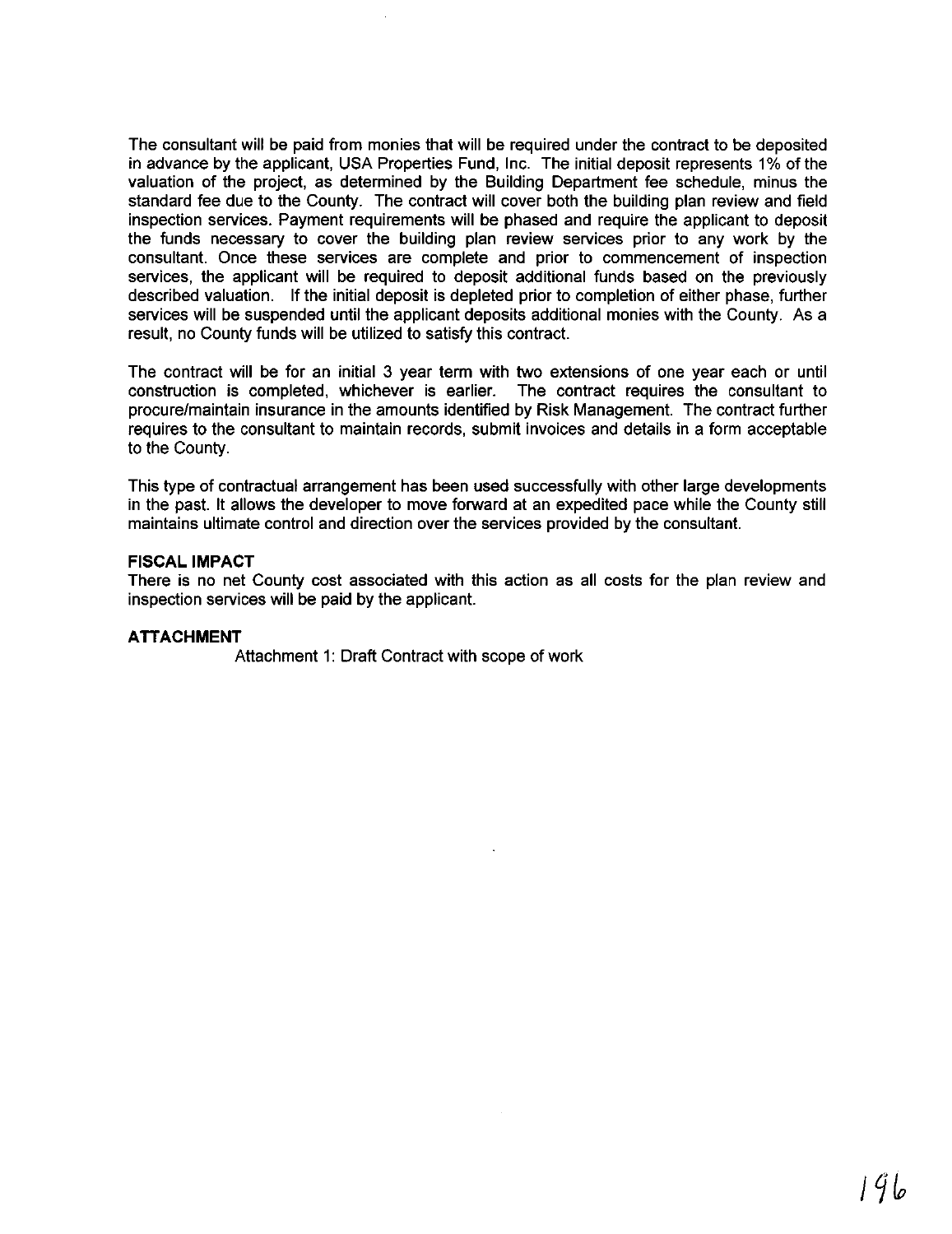**Administering Agency:**

**Placer County Community Development Resources Agency, Building Services Division**

 $\tilde{\mathbb{S}}$ 

**ATTACHMENT 1**

**Agreement No.:**

#### **Agreement Description: Quartz Ridge Building Plan Review and Inspections Services**

#### **CONSULTANT SERVICES AGREEMENT**

THIS AGREEMENT is made at Auburn, California, by and between the COUNTY OF PLACER (hereinafter called the "County"), a political subdivision of the State of California, and CSG Consultants Inc., (hereinafter called the "Consultant.

Whereas, USA Properties Fund, Inc. ("Applicant") has an approved development project known as Quartz Ridge Family Apartments (the "Project"), and

Whereas, Applicant wishes to proceed with construction of the Project, and

Whereas, Applicant desires expedited review of building plan review and inspection services (hereinafter sometimes collectively referred to as "Services"), and  $\mathbb{S}^2$ 

Whereas, the County does not have the staffing resourceli i"lecessary for this higher level work demand, and ,. ~. .

*i·····,····, ,* Whereas, in such instances the County's' practice is to retain a qualified consulting firm to provide such services on behalf of the County, and

Whereas, based on the terms and conditions set forth below, Consultant has agreed to perform Plan Check and Inspection Services for the Project for County, and Applicant has agreed to pay for the costs of performing the Services.

1. Consultant Duties and Obligations. ..•.. ', ,",'

> a) ."Consultanf:agrees, during the term of this Agreement, to perform the plan check and inspection services described in Exhibit A - Scope of Services ("SerVlces"). The Consultant acknowledges and agrees that the work shall be completed in two phases for purposes of invoices and payment: Building Plan Check (Phase 1) and Inspection Services (Phase 2). Consultant shall not begin work on either phase until notified by County that monies for said phase have been deposited by the Applicant. Should monies on deposit be depleted prior to Consultant's completion of either phase, Consultant agrees and acknowledges that all work will immediately cease upon notice from County and not re-commence until subsequent notice of the County.

- b) Consultant shall be obligated to devote as much of its attention, skill, and effort as may be reasonably required to perform the Services in a professional and timely manner.
- c) Consultant agrees and understands that the Services to be performed under this Agreement are to be performed for and in cooperation with the County and its staff and that Consultant's duty is solely to County. Consultant shall request and receive direction only from County with respect to performance of any of the work described herein. Page 1 of 9  $\int l'_1$   $\int$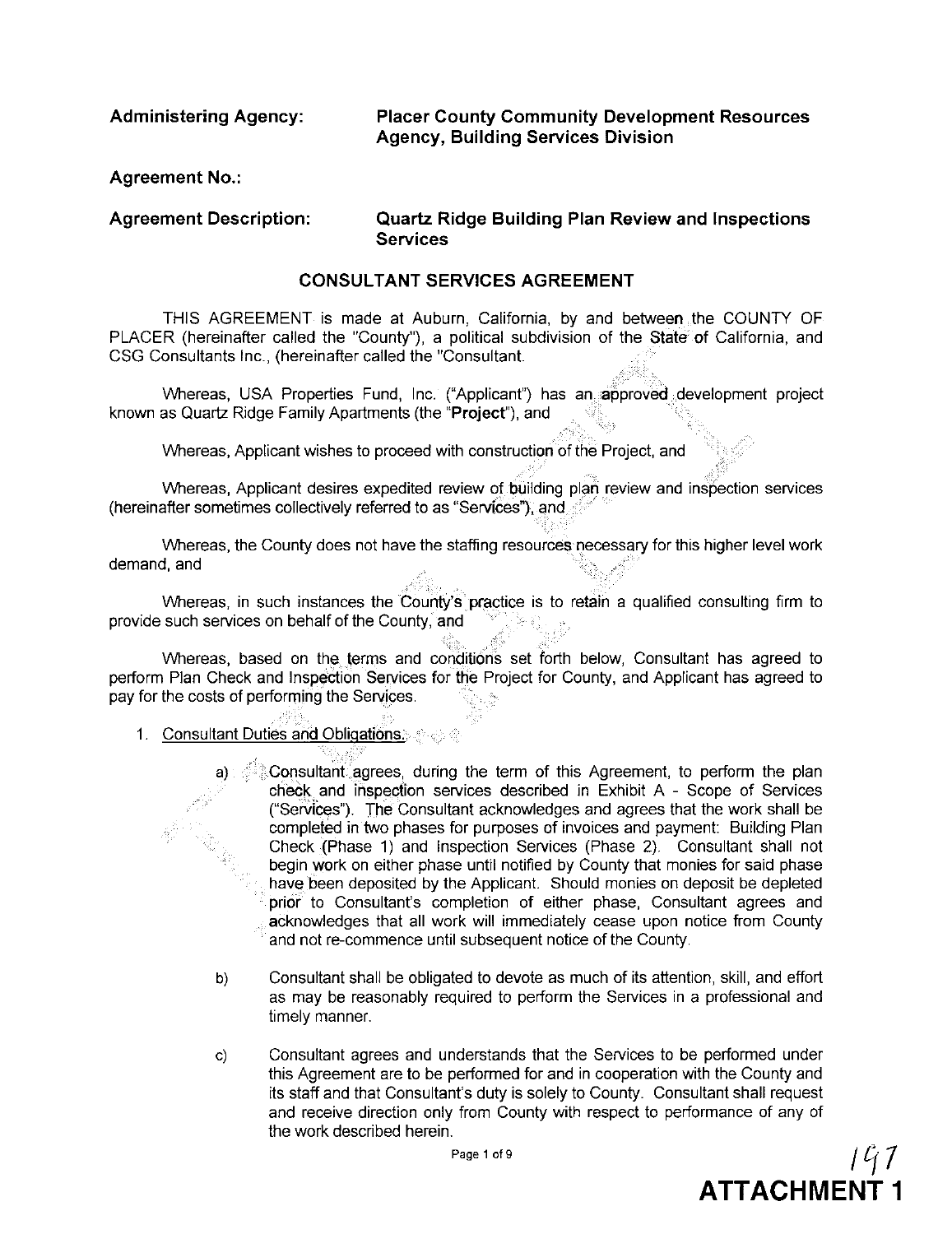- d) Consultant agrees that it is not presently engaged in, and during the term of this Agreement will not enter into, any contract with Applicant that may impair Consultant's ability to render complete, fair and impartial advice to County or may otherwise directly or indirectly be adverse to the interests of County.
- e) Consultant shall submit all documents and work product directly to the County without prior review or comment from the Applicant. Consultant shall not act as a consultant to Applicant or any other individual or entity associated with or affected by the Project in any manner that would conflict with Consultant's responsibilities to the County during the term of this Agreement. Consultant shall not meet with the Applicant or their representatives Without either County staff in attendance or the prior approval of County.<sup>27</sup> All communications, including e-mail, must include a copy to the County, unless County approves otherwise.
- f) Notwithstanding the provisions of subsection (e), the Consultant may from time-to-time contact the Applicant to receive additional information on the Project in order to assist Consultant in the performance of its duties hereunder. However prior to any such contact. Consultant shall first contact the County to discuss the scope of this contact.and provide the County with a written summary of the discussion with the Applicant.
- g) Upon execution of this Agreement, Consultant shall issue a Data Request to the Applicant through the County. Once satisfactory data is received, Consultant will begin Plan Check Services (Phase 1).

So 45

- h) Upon approval of construction. drawings through plan check services, Consultant shall notify the County of such approval in written form enabling permit issuance by County, Once County permit issued, and Consultant so notified, Consultant will begin Inspection Services (Phase 2) at the request of the Applicant. - 12 i'; c "', c "', c "', c "', c "', c "', c "', c "', c "', c "', c "', c "', c "', c "
	- Consultant shall, $\hat{\mathbb{Q}}$  at its sole cost and expense, furnish all facilities, equipment, and other materials which may be required for furnishing services pursuant to this Agreement.
		- '" ' Consultant shall maintain, at all times, complete detailed records with regard to work performed under this Agreement. Consultant shall submit monthly reports **to** the County which indicate the type of service and hours of service provided.
- k) Consultant agrees to submit invoices for payment pursuant to the terms outlined in Section 3.
- 2. County Duties and Obligations

i)

j)

a) County shall designate a County staff person who shall act as coordinator between the County, Consultant and the Applicant for the Services, provide the Consultant with any relevant information in its possession (although it remains Consultant's responsibility to compile all required background information for the Project), promptly review any and all documents and materials submitted to County by Consultant and promptly notify Consultant of any fault or defect in the performance of Consultant's services hereunder.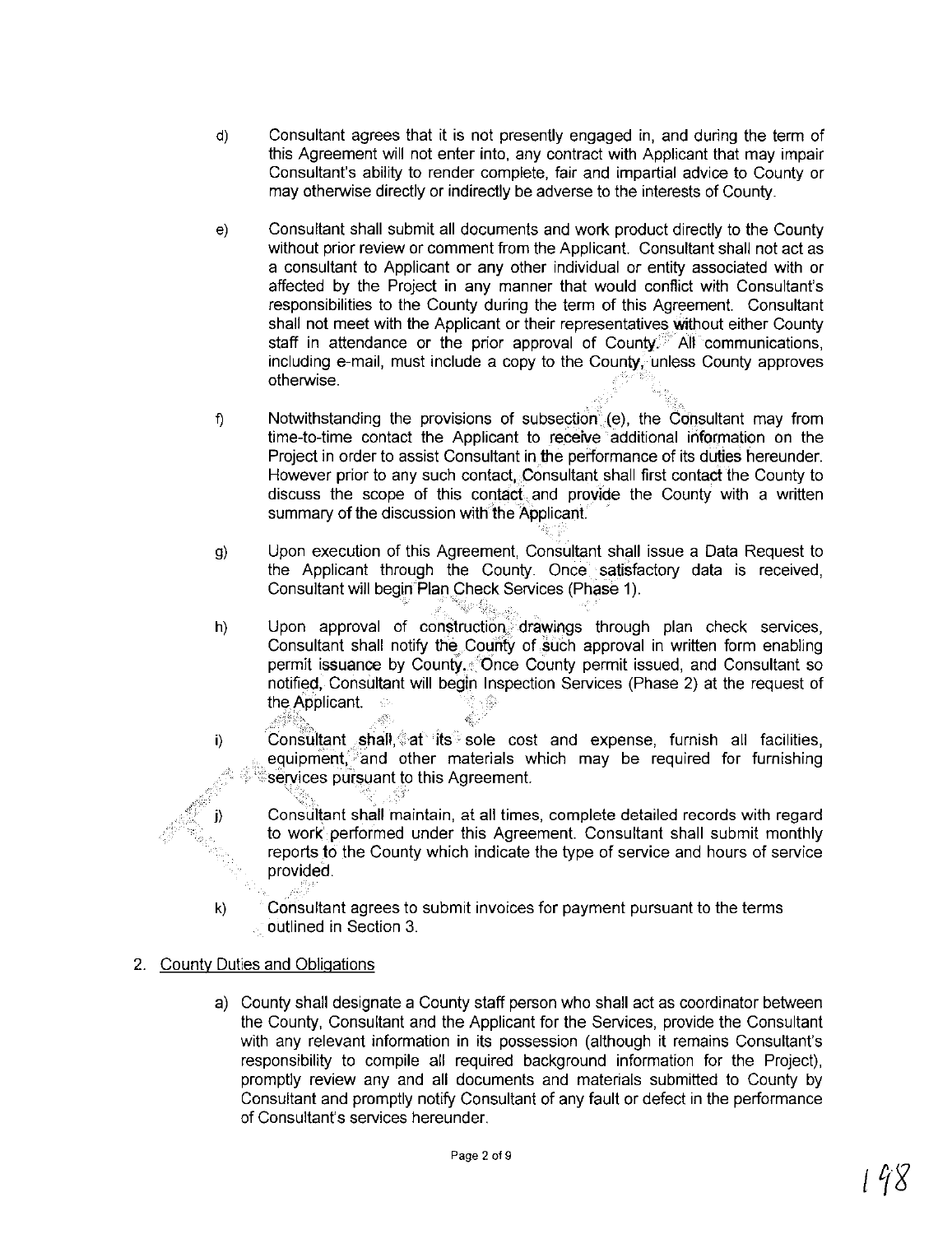- b) County agrees to compensate Consultant pursuant to the terms outlined in Section 3.
- 3. Payment
	- a) Consultant acknowledges and agrees that County's obligation to pay Consultant shall be contingent upon prior receipt by County of funds from Applicant and that payment by Applicant to County of the required fees, is a condition precedent to payment by County to Consultant hereunder. Under no circumstances shall the County be obligated to expend its own funds to satisfy obligations under this Agreement All parties hereto acknowledge and agree that if monies are not received from Applicant or not received by the deadlines identified by County to Applicant for submission of payment, County has the right to notice and Consultant is entitled to immediately stop all work on the Services outlined herein.

Should the monies deposited for either phase be depleted prior to completion of that phase, the County shall notice Consultant and Consultant agrees that all work shall cease until said additional deposit is received by County.

- b) The amount to be deposited per phase will be based on 1% of the valuation of the Project, as determined by the Applicant and verified by the County pursuant to the Building Valuation Data Supplement. The difference between the standard building permit fee and the 1% Project valuation figure shall be retained by Building Services to cover the. costs of administering this Agreement. The standard building permit fee is determined by the use of the adopted fee tables. The standard permit fee amount shall be used to fund payments to the Consultant. .
- c) The parties hereto agree that the fees and charges shall be limited to the Services outlined in the Scope of Work attached hereto as Exhibit A. Should additional tasks be required to complete the Services, the parties agree to amend this Agreement pursuant to Section 16.
	- Consultant shall submit to the County, who in turn shall provide a copy to Applicant, monthly invoices for work performed as outlined in Exhibit A. including a detail listing of the actual work performed, the person(s) performing the work, his/her hourly rate, and the expenses for which reimbursement is claimed. County shall promptly review the invoice, and provided the work has been satisfactorily performed in accordance to Exhibit A, County shall pay invoices within twenty (20) days of approval of the invoice. Consultant shall provide such additional information as the County may request to verify any of the amounts claimed for payment in any invoice. Payment shall be made monthly based on time and materials charges according to the fee schedule and based on the hourly rates set forth in Exhibit A attached hereto and incorporated herein by reference.

#### 4. Term

d)

The term of this Agreement will be for three (3) years with the option for two extensions of the term of one year each. Extensions of the term will require written amendments to this Agreement by all parties but no prior authorization by the Board of Supervisors provided all other terms of the Agreement remain unchanged, including the Scope of Work.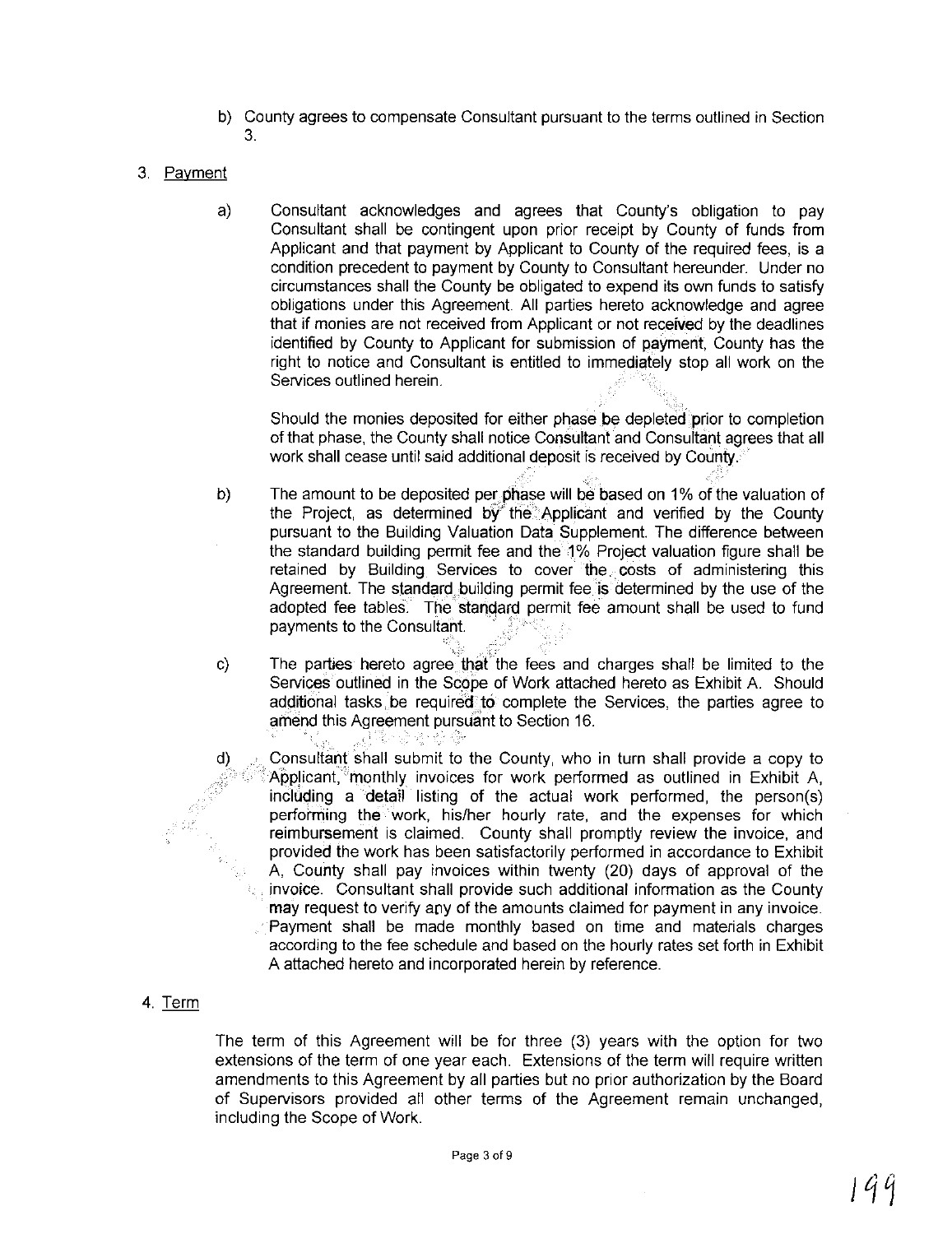#### 5. Personnel

All services required hereunder shall be performed by the Consultant.

#### 6. Records

Consultant shall maintain at all times complete detailed records with regard to work performed under this Agreement in a form acceptable to County, and County shall have the right to inspect such records at any reasonable time. Notwithstanding any other terms of this Agreement, no payment shall be made to Consultant until County is satisfied that work of such value has been rendered pursuant to this Agreement.

#### 7. Termination

- a) In the event County, in its sole discretion, deems it in the best interests of the County, County shall have the right to terminate this Contract at any time without cause by giving thirty (30) days prior written notice of such termination to Consultant and Applicant. In the event of notice of termination by County, Consultant shall immediately cease rendering service upon receipt of such written notice, pursuant to this Contract. **In** the event of termination of this Contract: i.
	- 1. Consultant shall deliver to County copies of all documents and writings prepared by it pursuant to this Contract. The term "documents and writings" shall be construed to mean and include: work papers, electronic files, e-mails, drawings, internal memoranda, photographs, background reports and studies, preliminary drafts and other documents and files pertaining to the Project.
	- 2. County shall have full ownership and control of all documents and writings...All work papers, graphics, photographs, and any written or graphic material, however produced, prepared by Consultant in connection with its performance of services hereunder shall be, and shall remain after termination of this Contract, the property of the County and may be used by the County for any purpose whatsoever. Notwithstanding, Consultant shall not be responsible for any claims arising out of the County's extraction or modification of Consultant's work products and for any claims arising out of the use of work product by County for any other purpose than which is expressly set forth under this Agreement.

Consultant shall be paid the reasonable value of services rendered by Consultant to the date of termination pursuant to this Agreement not to exceed the amount documented by Consultant as work accomplished to date in accordance with this Agreement; provided, however, that in no event shall any payment hereunder exceed the amount specified in the Scope of Work in Exhibit A, and further provided, however, Consultant shall not be entitled to payment for lost profits which might have been made by Consultant had Consultant completed the services required by this Agreement.

b) Consultant may terminate its services under this Agreement only upon good cause or upon the written consent of the County and Applicant, and shall provide thirty (30) days advance written notice to County and Applicant of any such intent to terminate.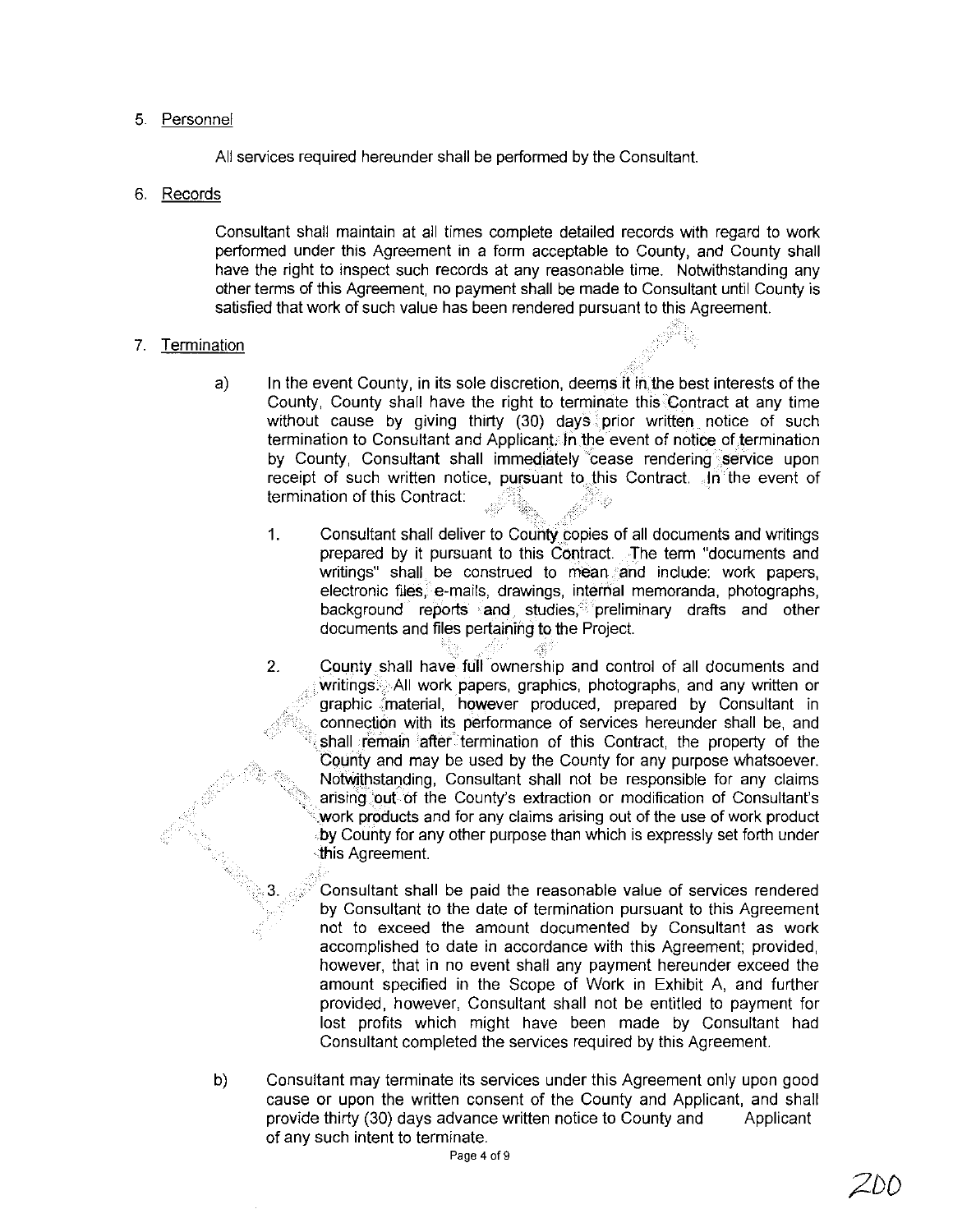c) In the event the County directs that work be suspended for a period longer than ninety (90) days for any reason other than dissatisfaction with Consultant's work, Consultant shall be entitled to request reasonable remobilization costs to recommence the work. In the event Applicant fails to diligently proceed with processing of the Project and no activity occurs for a period of six (6) months or longer, County reserves the right to review with Consultant the adequacy of the information and studies being used to perform the Plan Check and Inspection services and to require additional analysis be conducted to update any such studies.

#### 8. Force Majeure

Consultant shall not be in default of this Agreemen\· by reason of delays in performance by reason of strikes, lockouts, accidents, acts of God, and any other delays unavoidable or beyond Consultant's reasonable control.. In the event of any such cause of delay, the time of completion shall be extended accordingly.

#### 9. Ownership of Documents

Consultant agrees to return to the County, upon termination or conclusion of this Agreement, all documents, drawings, photographs, and other written or graphic material, however produced, received from County and used by Consultant in the performance of its Services hereunder. All work papers, drawings, internal memoranda, graphics, photographs, and any written. or graphic material, however produced, prepared by Consultant in connection with its performance of Services hereunder shall be, and shall remain after termination of this Agreement, the properly of the County and may be used by the County for any purpose whatsoever. County agrees to absolve Consultant of any liability resulting from such future use.

#### 10. Hold Harmless and Indemnification Agreement

," .',' .\_', '

The Consultant hereby agrees to protect, defend, indemnify, and hold Placer County free and harmless from any and all losses, claims, liens, demands, and causes of action., of every.,klnd and character including, but not limited to, the amounts of judgments, penalties, interest, court costs, legal fees, and all other expenses incurred by Placer County arising in favor of any party, including claims, liens, debts, personal  $injuries, death, or damages to property (including employees or property of the County)$ and without limitation by enumeration, all other claims or demands of every character occurring or in any way incident to, in connection with or arising directly or indirectly out of, the Agreement. Consultant agrees to investigate, handle, respond to, provide defense for, and defend any such claims, demand, or suit at the sale expense of the Consultant. Consultant also agrees to bear all other costs and expenses related thereto, even if the claim or claims alleged are groundless, false, or fraudulent. This provision is not intended to create any cause of action in favor of any third parly against Consultant or the County or to enlarge in any way the Consultant's liability but is intended solely to provide for indemnification of Placer County from liability for damages or injuries to third persons or properly arising from Consultant's performance pursuant to this Agreement.

As used above, the term PLACER COUNTY means Placer County or its officers, agents, employees, and volunteers.

#### 11. Insurance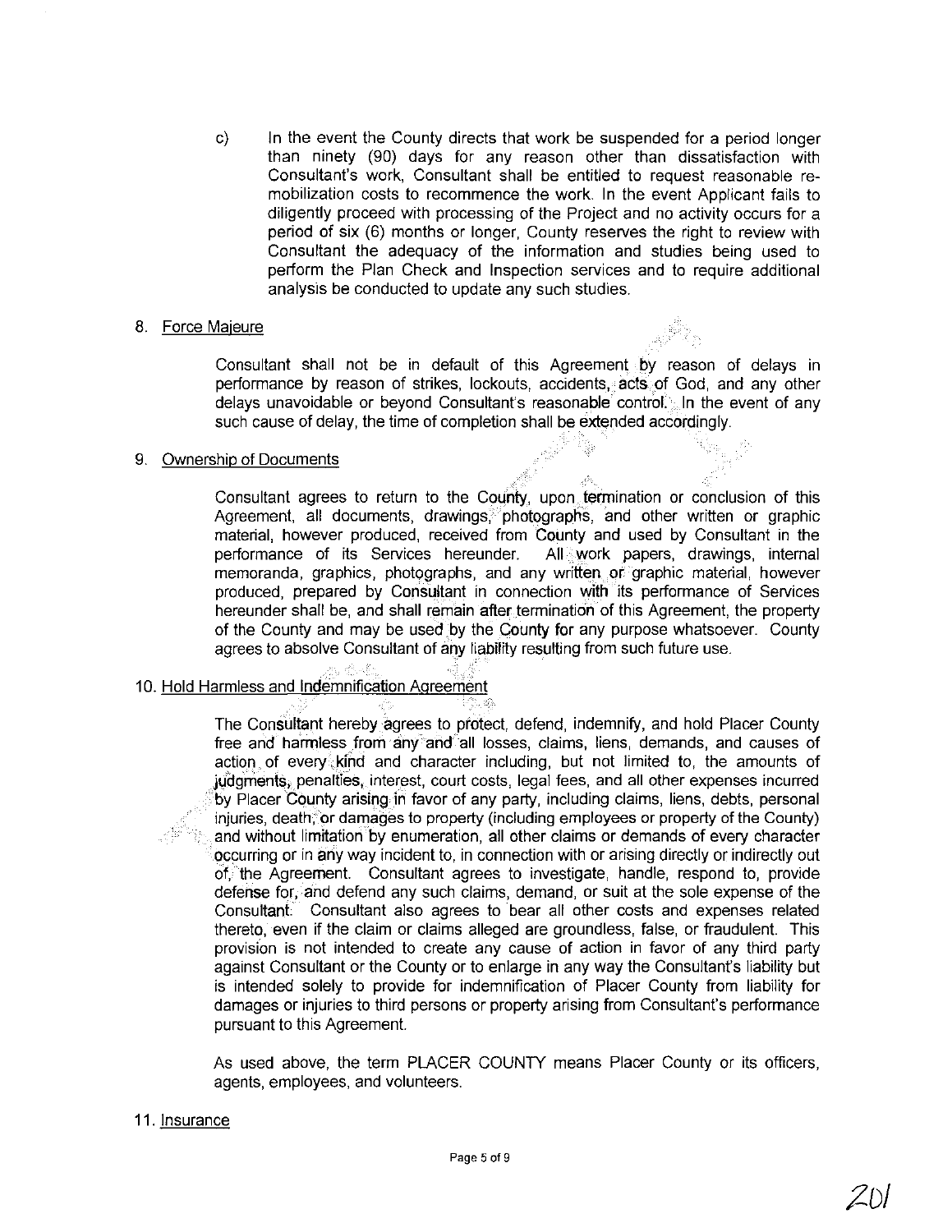Consultant shall file with County concurrently with execution of this Agreement a Certificate of Insurance, in companies acceptable to County, with a Best's Rating of no less than A-VII showing in the amounts indicated in Exhibit B.

#### 12. Endorsements

Each Comprehensive or Commercial General Liability policy shall be endorsed with the following specific language:

A. "The County of Placer, its officers, agents, employees, and volunteers are to be covered as insured for all liability arising out of the operations by or on behalf of the named insured in the performance of this Agreement.<sup>"</sup>

B. The insurance provided by the Consultant, including any excess liability or umbrella form coverage, is primary coverage to the County of Placer with respect to any insurance or self-insurance programs maintained by the County of Placer and no insurance held or owned by the County of Placer shall be called upon to contribute to a loss." ."'.::>..,:.......::':.. ',:.

C. "This policy shall not be changed without first giving thirty (30) days prior written notice and ten (10) days prior written, notice of cancellation for nonpayment of premium to the County of Placer."

#### 13. Breach

A failure by any party to observe and perform its obligations under this Agreement, where such failure continues for thirty (30) days after written notice thereof by the non-defaulting parties, and failure to cure within that 30 day period shall be deemed a breach. . >{'>

, "'.'.'>.., ,.<'.>

Should the defaulting party fail to cure the breach, the non-defaulting party may seek **all** those remedies available to it **at** law or in equity with the exception of the following:\1)in no everfshall anyofthese remedies include the collection of interest unless such interest is imposed pursuant to an order or judgment of a court of competent jurisdiction, and, 2) in no event shall any of these remedies include the right to seek attorney's fees. .' '~'j:j"::" \)'\' *,f<>* competent jurisdiction, a<br>| right to seek attorney's f<br>|<br>| es

#### 14. Notices

Any notice or demand desired or required to be given hereunder shall be in writing and deemed given when personally delivered or deposited in the mail, postage prepaid, sent certified or registered, and addressed to the parties as follows:

COUNTY OF PLACER Building Services Division, CORA Attn: Ken Sibley 3091 County Center Drive Aubum, CA 95603

ホチャネ

APPLICANT USA Properties Fund, Inc Attn: Larry McElwain 2440 Professional Drive Roseville, CA 95661

CONSULTANT CSG Consultants Inc. Attn: Bob Latz 1225 Eighth St. Suite 425 Sacramento, CA 95814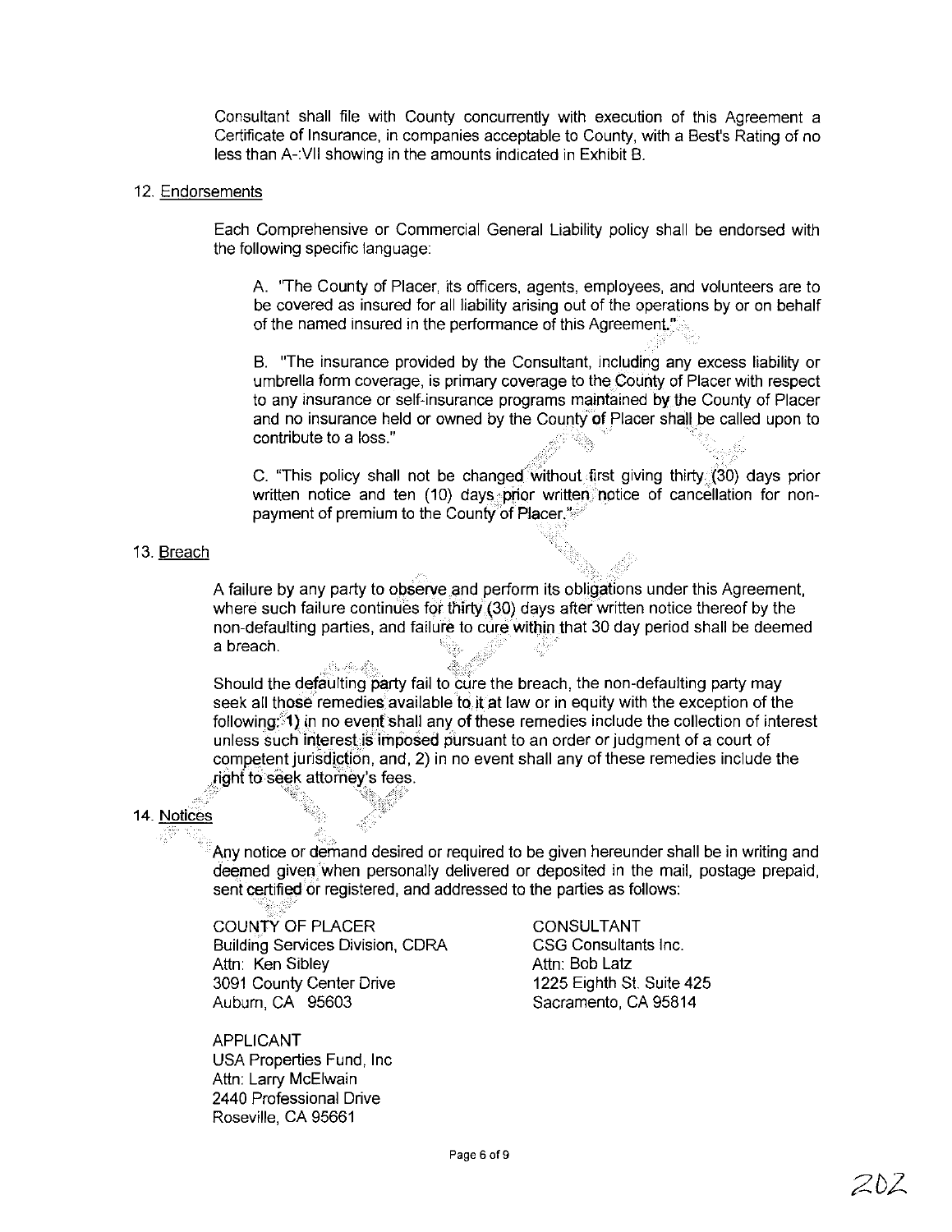Any notice so delivered personally shall be deemed to be received on the date of delivery and any notice mailed shall be deemed to be received five (5) days after the date on which it was mailed.

#### 15. Assignment

No party shall assign, transfer, or otherwise dispose of this Agreement in whole or in part to any individual, firm or corporation without the prior written consent of each of the other parties. SUbject to the provisions of the preceding sentence, this Agreement shall be binding upon, and inure to the benefit of, the respective successors and assigns of the parties hereto.

#### 16. Amendment

No amendment to this Agreement shall be valid unless agreed to in writing by all the **parties**.

#### 17. Jurisdiction

This Agreement shall be governed by and construed in accordance with the laws of the State of California. Any suit, action for proceeding brought under the scope of this Agreement shall be brought and maintained to the extent allowed by law in the County of Placer, California.

#### 18. Entire Agreement

This Agreement sets forth the entire understanding between the parties as to the subject matter of the Agreement and merges all prior discussions, negotiations, letters of understanding, or other promises, whether oral or in writing.

000 yrs o'r chwa

#### 19. Authority to Execute

Each individual signing this Agreement represents and warrants that he or she has the power and authority to bind the entity or individual on behalf of whom he or she is  $signing.$ 

#### $\mathscr{B}^{(n)}$  ,  $\mathscr{B}^{(n)}$  ,  $\mathscr{B}^{(n)}$  ,  $\mathscr{B}^{(n)}$  ,  $\mathscr{B}^{(n)}$  ,  $\mathscr{B}^{(n)}$ 20. <u>Construction and Interpretation</u>

 $\cdot$ It is agreed and acknowledged by the parties that the provisions of this Agreement have been arrived at through negotiation, and that each of the parties has had a full and fair opportunity to review the provisions of this Agreement and to have such provisions reviewed by legal counsel. Therefore, the normal rule of construction that any ambiguities are to be resolved against the drafting party shall not apply in construing or interpreting this Agreement.

#### 21. Counterparts

This contract may be signed in counterparts, each of which shall constitute an original and which collectively shall constitute one instrument

IN WITNESS WHEREOF, the parties have executed this Agreement the day and year first written above.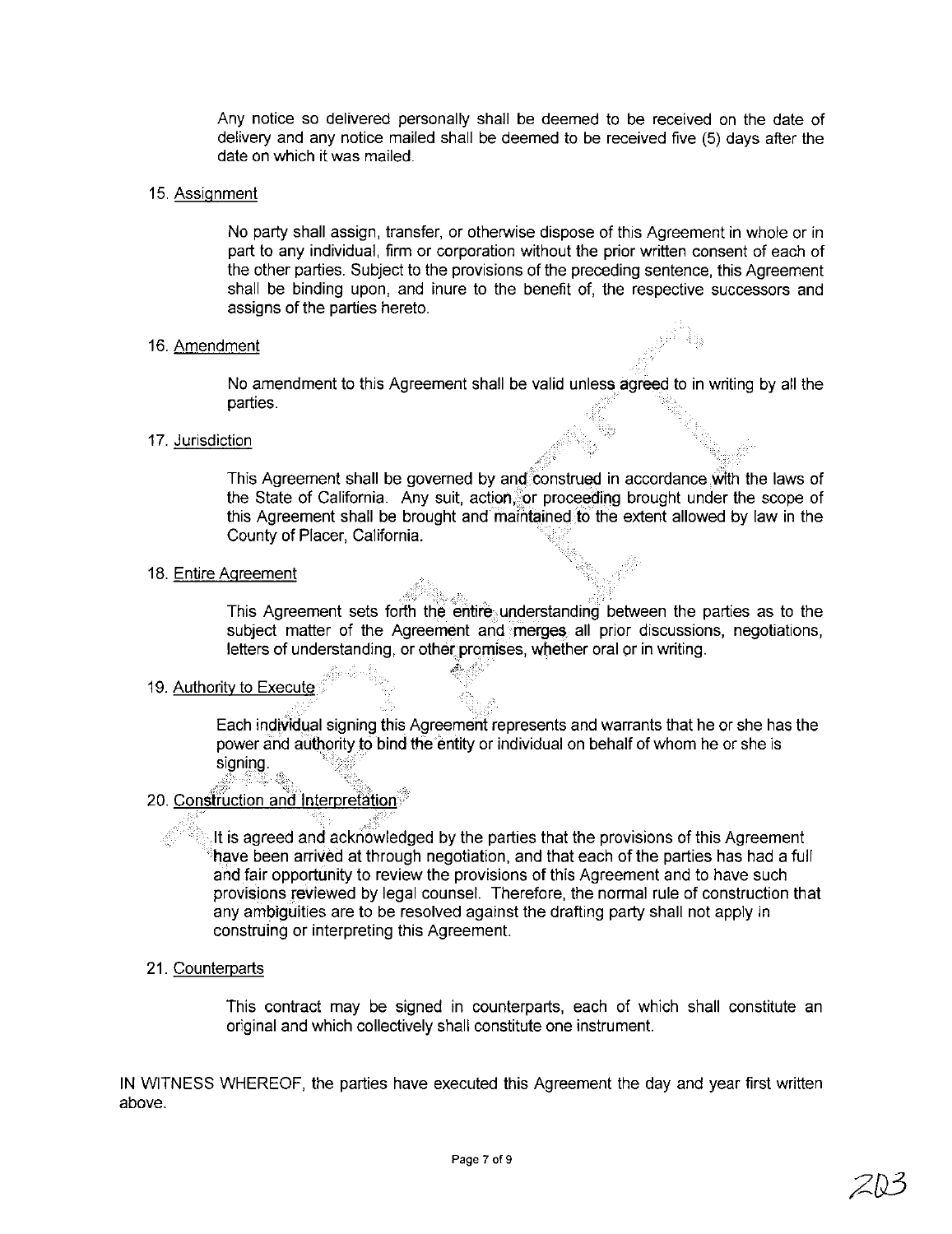PLACER COUNTY:



The undersigned hereby approves the retention of Consultant by the County and acknowledges that it is solely responsible and liable for payment of the Services identified in this Agreement on the terms and conditions set forth above." Consistent thereto the Applicant acknowledges its obligation to deposit with the County, concurrent with the execution of this Agreement acknowledgement, the sum of 1% of the valuation of the Project, as determined by the Applicant and verified by the County pursuant to the Building Valuation Data Supplement. The County agrees to accept one-half of the 1% at the time of plan check, and the remaining one-half of the 1% at permit issuance/inspection, which County shall promptly deposit in the "Trust Fund" and utilize for payment of Building Services costs, and payment to Consultant for work performed in accordance with this Agreement and the Building Department Fee schedule,

USA Properties Fund, Inc

PresidenWice President

Date

**Page 8 of9**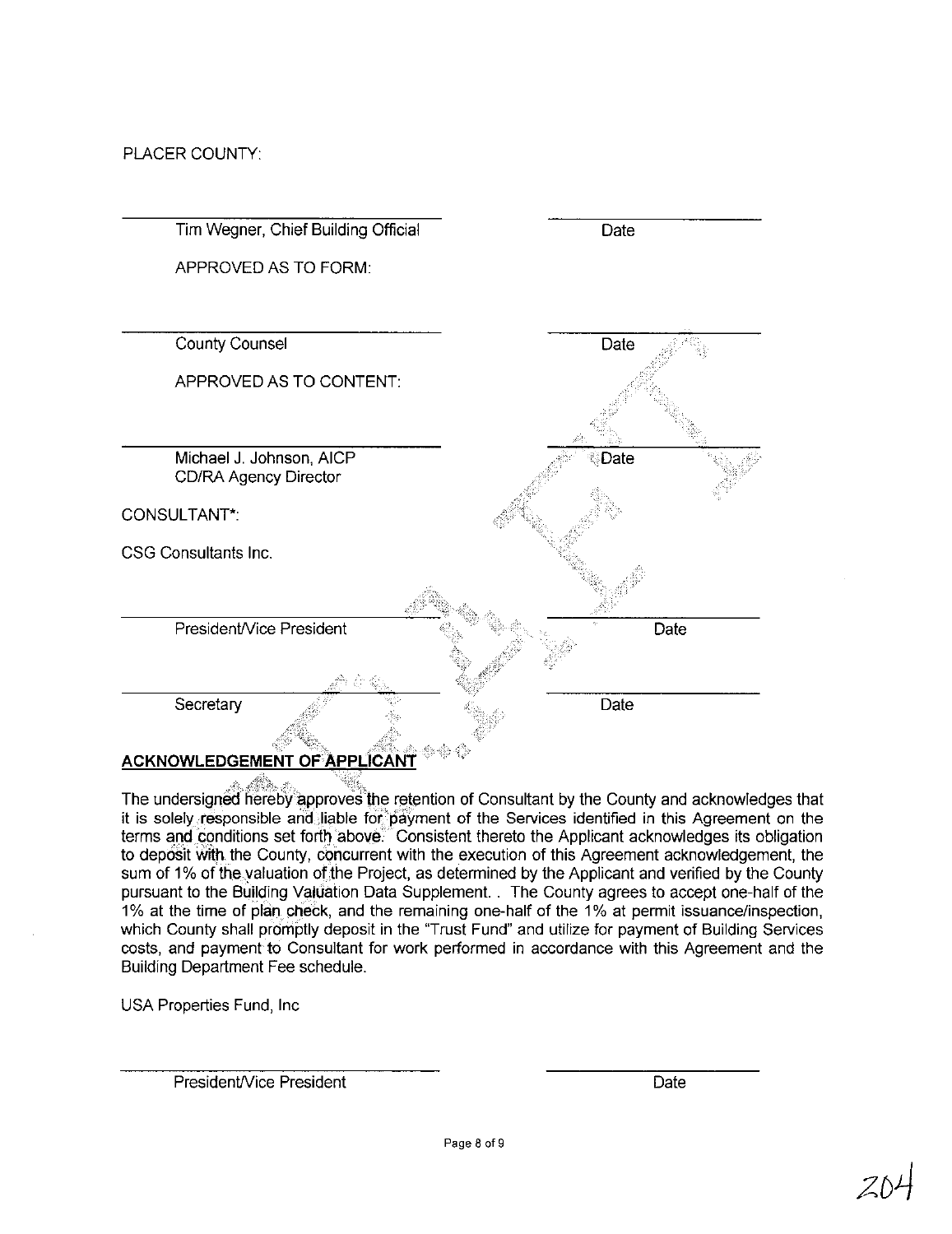Secretary Date **Date** 

**"If** a corporation, agreement must be signed by two corporate officers; one must be the secretary of the corporation, and the other may be either the President or Vice President, unless an authenticated corporate resolution is attached delegating authority to a single officer to bind the corporation.



20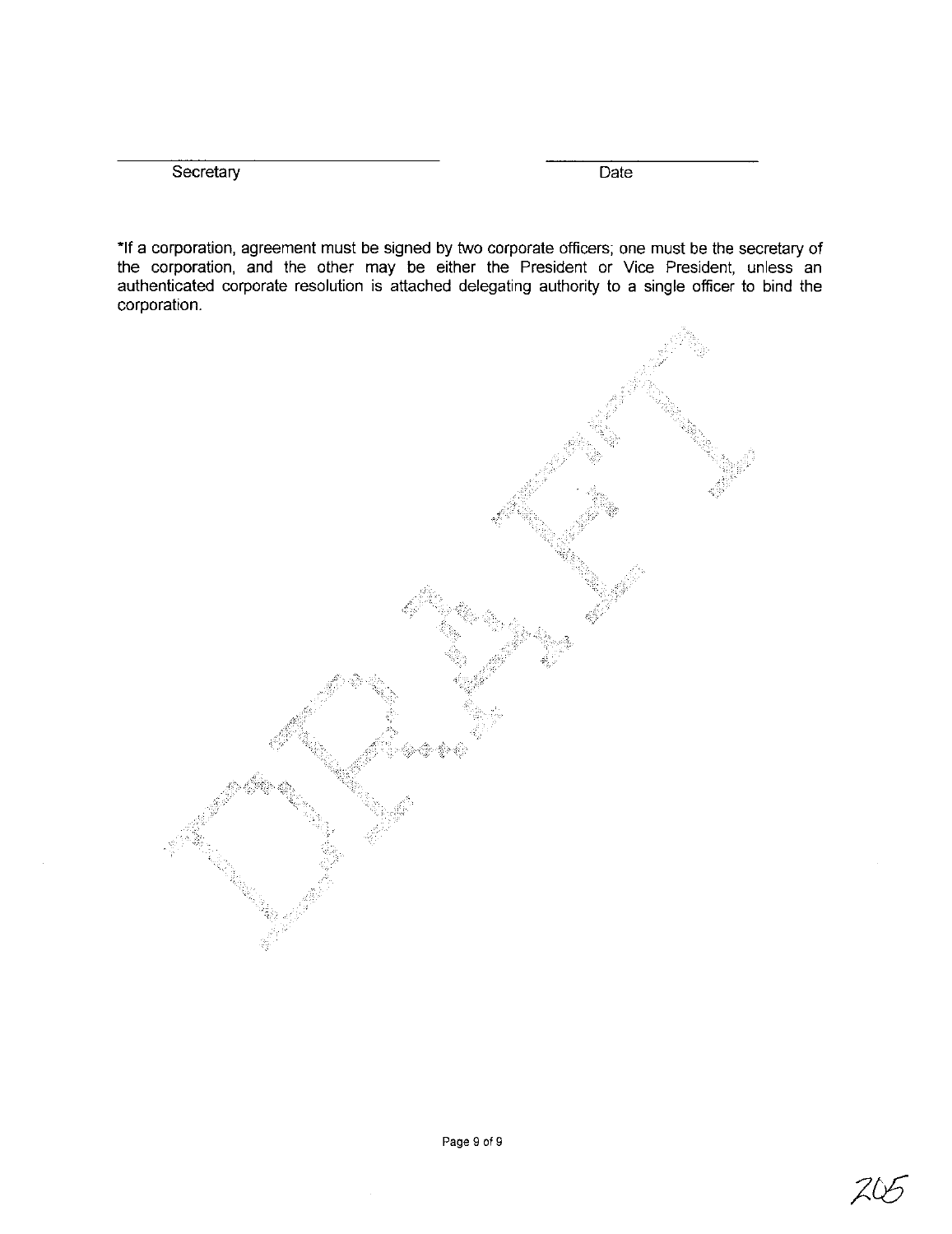## **EXHIBIT A**

## **SCOPE OF WORK**

Building Submittal Documents specific to plan review and i-Inspections: Building Submittal Documents and Inspections as defined in Section 107 and 108 of the 2010 California Building Code and in corresponding sections of all adopted Placer County Codes as pertains to the Quartz Ridge Farnily Apartments project.

- 1. Consultant is to provide direct supervision for all of Consultant's employees, including plan review staff and field inspectors. All inspections are to be performed by ICC certified inspectors, or otherwise qualified under the requirements of California Health and Safety Code Section 18949.25.
- 2. Consultant shall provide plan review services for compliance with all applicable California and Placer County Building Codes at time of application.
- 3. All work shall be inspected for compliance with all applicable California and Placer County Building Codes and the approved plans.
- 4. Each inspection shall be clearly documented, providing correction written notices when needed. Approval of each inspection phase shall be clearly documented.
- 5. Upon acceptance of the construction documents by consultant and prior to conducting inspections, Placer County shall issue a building permit for such work.
- 6. Notify the County's Building Official when work is proceeding beyond what is authorized.
- 7. Notify the County's Building Official when Stop Work notices have been issued.
- 8. Consultant is to develop and use a system acceptable to the County to document all inspection requests and all inspections performed. This documentation shall be submitted with each request for payment. Inspections are to be performed as agreed upon, but in all cases be performed within 24 hours of request.
- 9. All field inspection correction notices, reports, testing documents, including special inspection reports, etc., and final entries in the permanent records shall clearly indicate the name of the inspector and the consulting firm along with the date of entry/approvals.
- 10. The original copies of all final inspection report/records described above shall be forwarded to the County's Building Services Division upon final approval of the permit.
- 11. Final approval of construction documents shall be supplied to the County in electronic form as prescribed in the document retention policy.
- 12. Certificates of Occupancy, temporary and/or final, shall not be issued without prior written approval from the County's Building Official or his/her designee.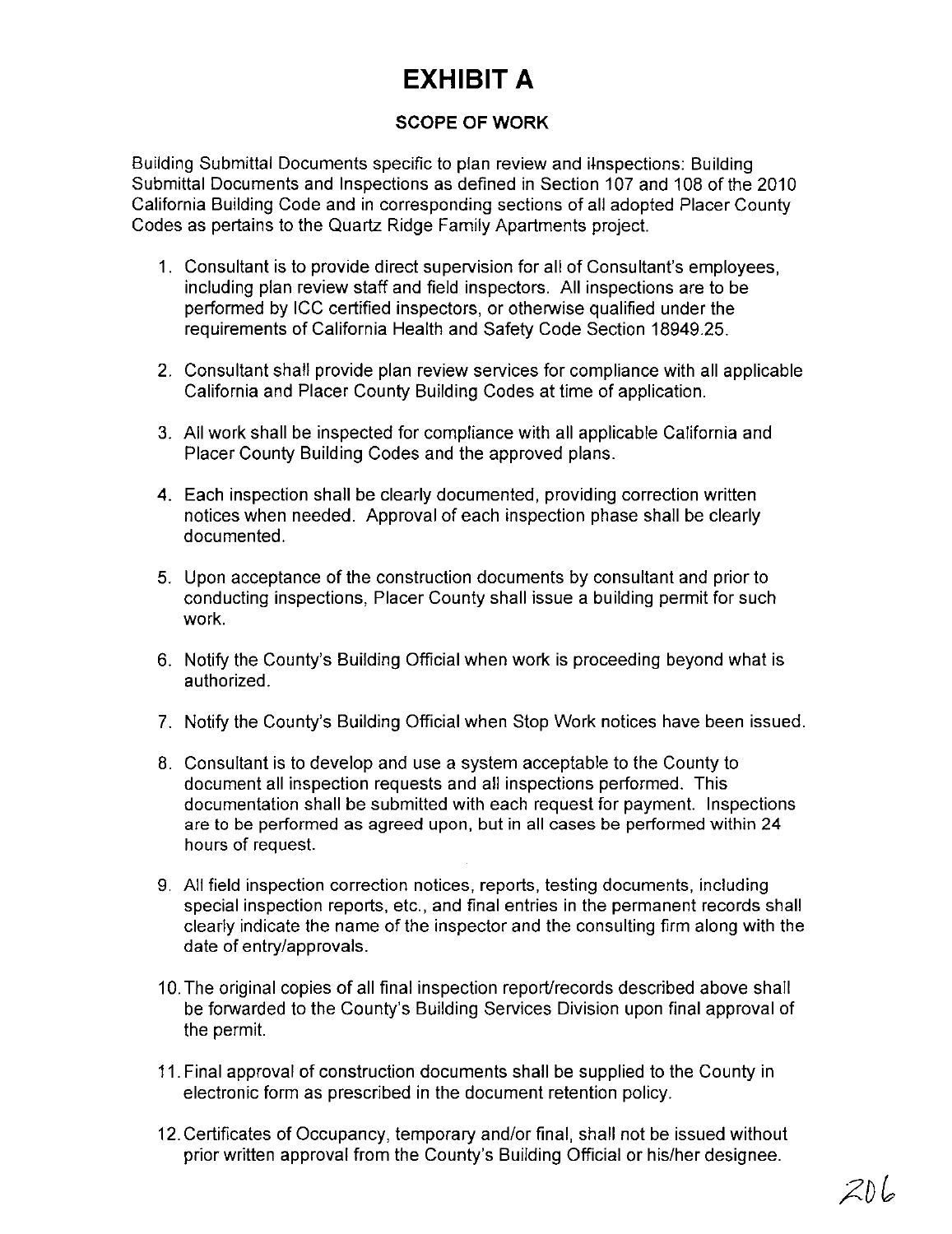# **SChedule of Hourly Rates**

CSG will mail an invoice at the beginning of every month for services rendered during the previous month. The fee schedule for proposed work is as follows:

| <b>DESCRIPTION</b>   | <b>HOURLY RATES</b> |
|----------------------|---------------------|
| Plan Review Services |                     |
|                      |                     |
|                      |                     |
|                      |                     |
| Inspection Services  |                     |
|                      |                     |
|                      |                     |
|                      |                     |
| Clerical Services    |                     |
|                      |                     |

All hourly rates include overhead costs including, but not limited to, salaries, benefits, Workers Compensation Insurance, office expenses, etc. Should the scope of work change or circumstances develop which necessitate special handling, we will notify the *City prior to proceeding. Annual adjustments may be made by mutual agreement based upon current CPl.*



**1225 Eighth Street I Suite 425 I Sacramento, CA 95814** phone (916) 492-2275 I fax (916) 492-2276 I www.csgwebsite.com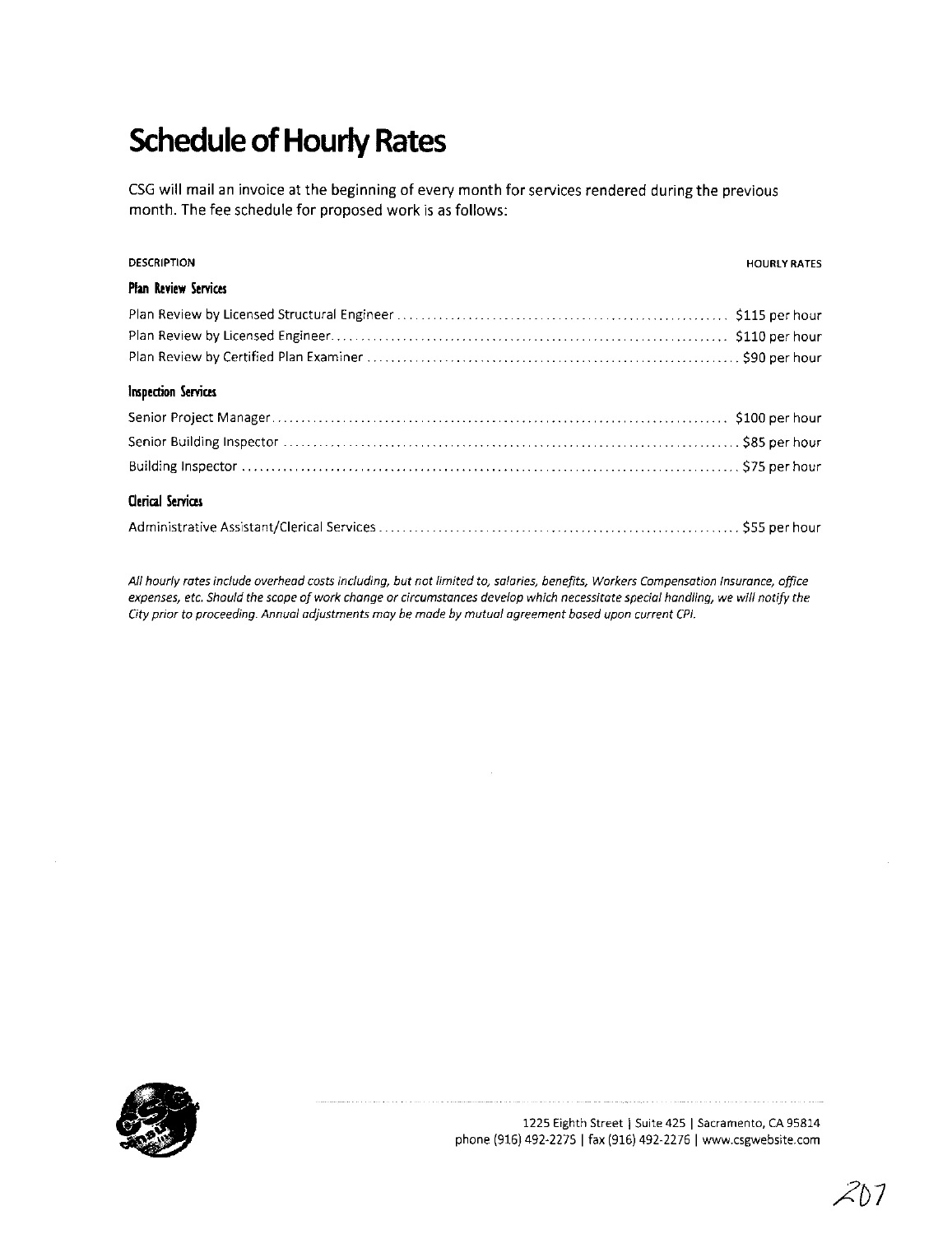## **EXHIBIT B**

## 1. INSURANCE:

CONSULTANT shall file with COUNTY concurrently herewith a Certificate of Insurance, in companies acceptable to COUNTY, with a Best's Rating of no less than A-:VII showing.

#### 2. WORKER'S COMPENSATION AND EMPLOYERS LIABILITY INSURANCE:

Worker's Compensation Insurance shall be provided as required by any applicable law or regulation. Employer's liability insurance shall be provided in amounts not less than one million dollars (\$1.000,000) each accident for bodily injury by accident, one million dollars  $($1,000,000)$  policy limit for bodily injury by disease, and one million dollars  $($1,000,000)$ each employee for bodily injury by disease.

**If** there is an exposure of injury to CONSULTANT'S employees under the U.S. Longshoremen's and Harbor Worker's Compensation Act, the Jones Act, or under laws, regulations, or statutes applicable to maritime employees, coverage shall be included for such injuries or claims.

Each Worker's Compensation policy shall be endorsed with the following specific language:

Cancellation Notice - "This policy shall not be changed without first giving thirty (30) days prior written notice and ten (10) days prior written notice of cancellation for non-payment of premium to the County of Placer."

Waiver of Subrogation - The workers' compensation policy shall be endorsed to state that the workers' compensation carrier waives its right of subrogation against the County, its officers, directors, officials, employees, agents or volunteers, which might arise by reason of payment under such policy in connection with performance under this agreement by the CONSULTANT.

CONSULTANT shall require all SUBCONTRACTORS to maintain adequate Workers' Compensation insurance. Certificates of Workers' Compensation shall be filed forthwith with the County upon demand.

## 3. GENERAL LIABILITY INSURANCE:

- A. Comprehensive General Liability or Commercial General Liability insurance covering all operations by or on behalf of CONSULTANT, providing insurance for bodily injury liability and property damage liability for the limits of liability indicated below and including coverage for:
	- (I) Contractual liability insuring the obligations assumed by CONSULTANT in this Agreement.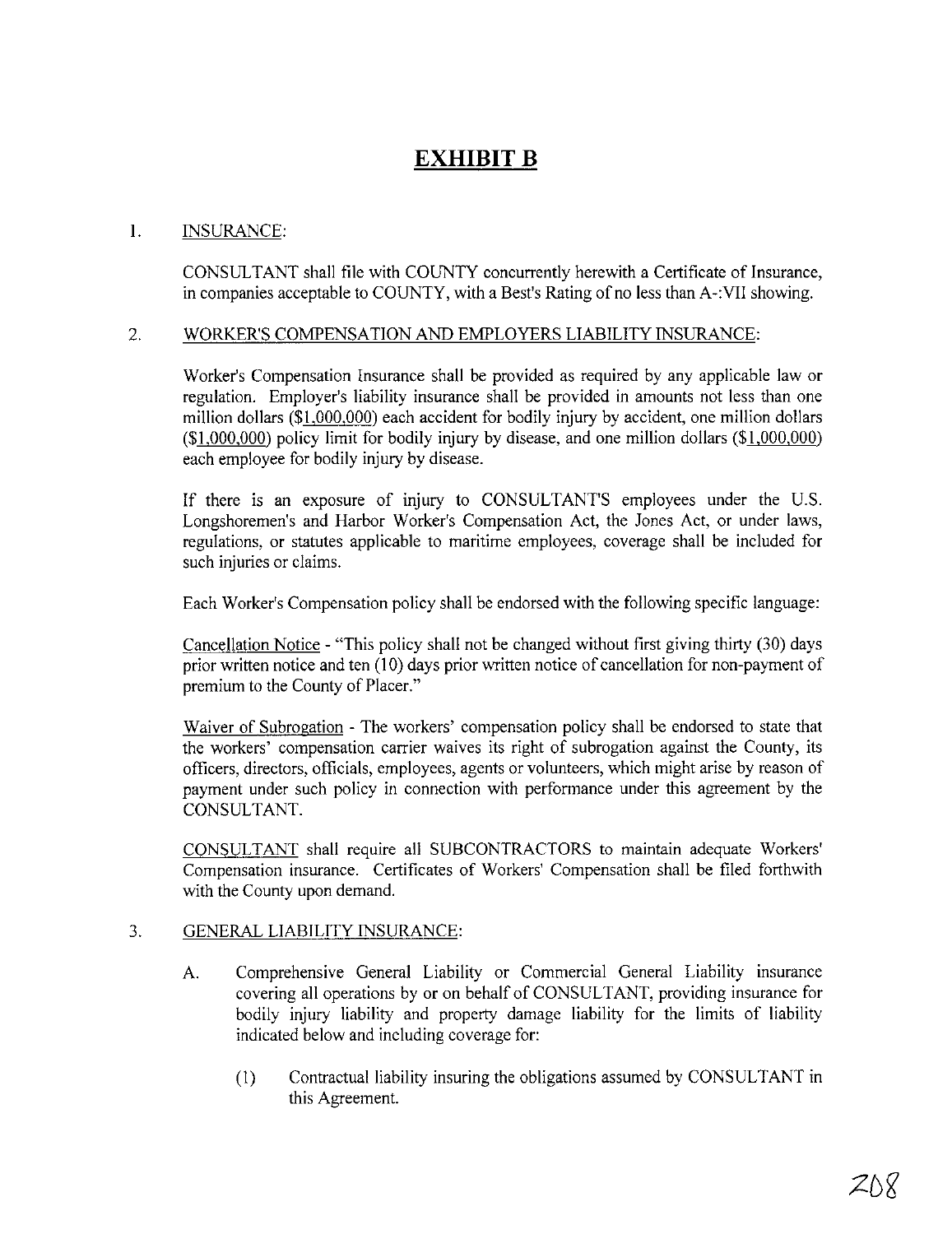- B. One of the following forms is required:
	- (I) Comprehensive General Liability;
	- (2) Commercial General Liability (Occurrence); or
	- (3) Commercial General Liability (Claims Made).
- C. If CONSULTANT carries a Comprehensive General Liability policy, the limits of liability shall not be less than a Combined Single Limit for bodily injury, property damage, and Personal Injury Liability of:

 $\rightarrow$ One million dollars (\$1,000,000) each occurrence  $\rightarrow$ Two million dollars (\$2,000,000) aggregate

- D. If CONSULTANT carries a Commercial General Liability (Occurrence) policy:
	- $(1)$  The limits of liability shall not be less than:

 $\rightarrow$ One million dollars (\$1,000,000) each occurrence (combined single limit for bodily injury and property damage)  $\rightarrow$ One million dollars (\$1,000,000) for Products-Completed Operations  $\rightarrow$ Two million dollars (\$2,000,000) General Aggregate

- (2) If the policy does not have an endorsement providing that the General Aggregate Limit applies separately, or if defense costs are included in the aggregate limits, then the required aggregate limits shall be two million dollars (\$2,000,000).
- E. Special Claims Made Policy Form Provisions:

CONSULTANT shall not provide a Commercial General Liability (Claims Made) policy without the express prior written consent of COUNTY, which consent, if given, shall be subject to the following conditions:

 $(1)$  The limits of liability shall not be less than:

 $\rightarrow$ One million dollars (\$1,000,000) each occurrence (combined single limit for bodily injury and property damage)  $\rightarrow$ One million dollars (\$1,000,000) aggregate for Products Completed **Operations**  $\rightarrow$  Two million dollars (\$2,000,000) General Aggregate

(2) The insurance coverage provided by CONSULTANT shall contain language providing coverage up to one (I) year following the completion of the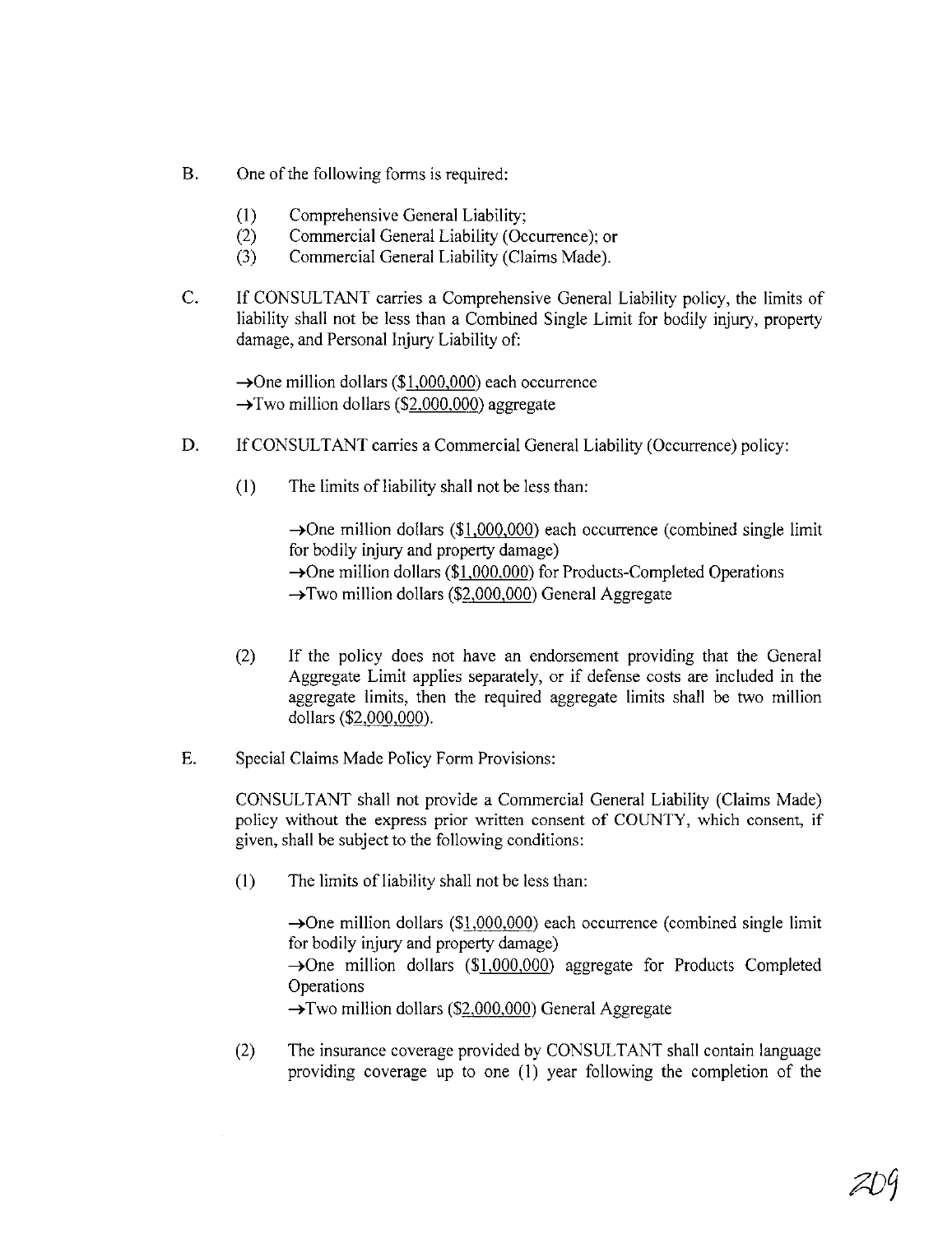contract in order to provide insurance coverage for the hold harmless provisions herein if the policy is a claims-made policy.

Conformity of Coverages - If more than one policy is used to meet the required coverages, such as a separate umbrella policy, such policies shall be consistent with all other applicable policies used to meet these minimum requirements. For example, all policies shall be Occurrence Liability policies or all shall be Claims Made Liability policies, if approved by the County as noted above. In no cases shall the types of polices be different.

#### 4. ENDORSEMENTS:

Each Comprehensive or Commercial General Liability policy shall be endorsed with the following specific language:

- A. "The County of Placer, its officers, agents, employees, and volunteers are to be covered as insured for all liability arising out of the operations by or on behalf of the named insured in the performance of this Agreement."
- B. "The insurance provided by the Consultant, including any excess liability or umbrella form coverage, is primary coverage to the County of Placer with respect to any insurance or self-insurance programs maintained by the County of Placer and no insurance held or owned by the County of Placer shall be called upon to contribute to a loss."
- C. 'This policy shall not be changed without first giving thirty (30) days prior written notice and ten (l0) days prior written notice of cancellation for non-payment of premium to the County of Placer."

## 5. AUTOMOBILE LIABILITY INSURANCE:

Automobile Liability insurance covering bodily injury and property damage in an amount no less than one million dollars (\$1,000,000) combined single limit for each occurrence.

Covered vehicles shall include owned, non-owned, and hired automobiles/trucks.

## 6. PROFESSIONAL LIABILITY INSURANCE (ERRORS & OMISSIONS):

Professional Liability Insurance for Errors and Omissions coverage in the amount of not less than one million dollars (\$1,000,000) combined single limit for each occurrence and two million dollars (\$2,000,000) aggregate.

If Consultant sub-contracts in support of Consultants work provided for in the agreement, Professional Liability Insurance for Errors shall be provided by the sub contractor in an amount not less than one million dollars (\$1,000,000) in aggregate.

The insurance coverage provided by the consultant shall contain language providing coverage up to one (1) year following completion of the contract in order to provide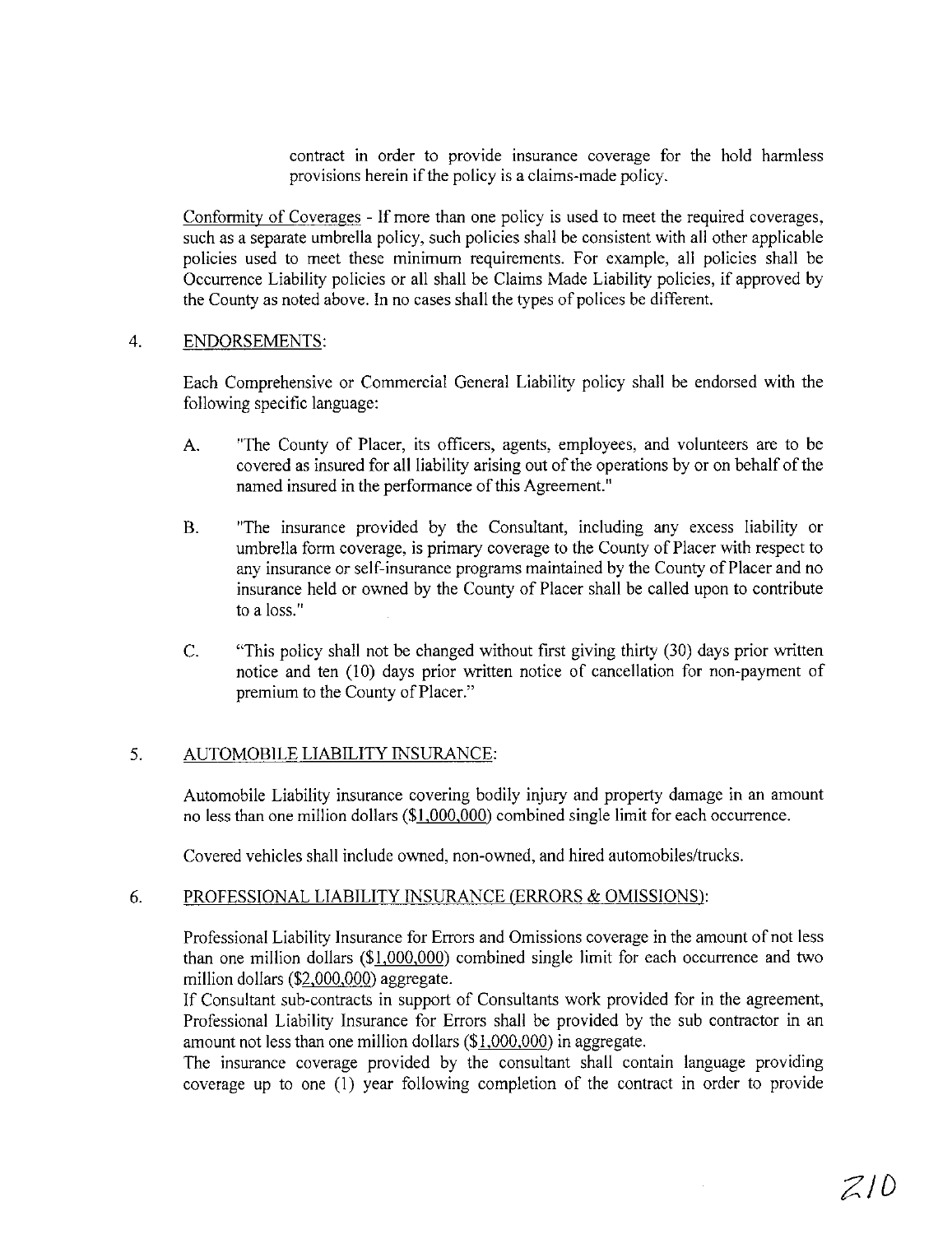insurance coverage for the hold harmless provisions herein if the policy is a claims made policy.

#### 7. Additional Requirements:

Premium Payments - The insurance companies shall have no recourse against the COUNTY and funding agencies, its officers and employees or any of them for payment of any premiums or assessments under any policy issued by a mutual insurance company.

Policy Deductibles - The CONSULTANT shall be responsible for all deductibles in all of the CONSULTANT's insurance policies. The maximum amount of allowable deductible for insurance coverage required herein shall be \$25,000.

CONSULTANT's Obligations - CONSULTANT's indemnity and other obligations shall not be limited by the foregoing insurance requirements and shall survive the expiration of this agreement.

Verification of Coverage - CONSULTANT shall furnish the County with original certificates and amendatory endorsements or copies of the applicable policy language effecting coverage required by this clause. All certificates and endorsements are to be received and approved by the County before work commences. However, failure to obtain the required documents prior to the work beginning shall not waive the CONSULTANT's obligation to provide them. The County reserves the right to require complete, certified copies of all required insurance policies, including endorsements required by these specifications, at any time.

Material Breach - Failure of the CONSULTANT to maintain the insurance required by this agreement, or to comply with any of the requirements of this section, shall constitute a material breach of the entire agreement.